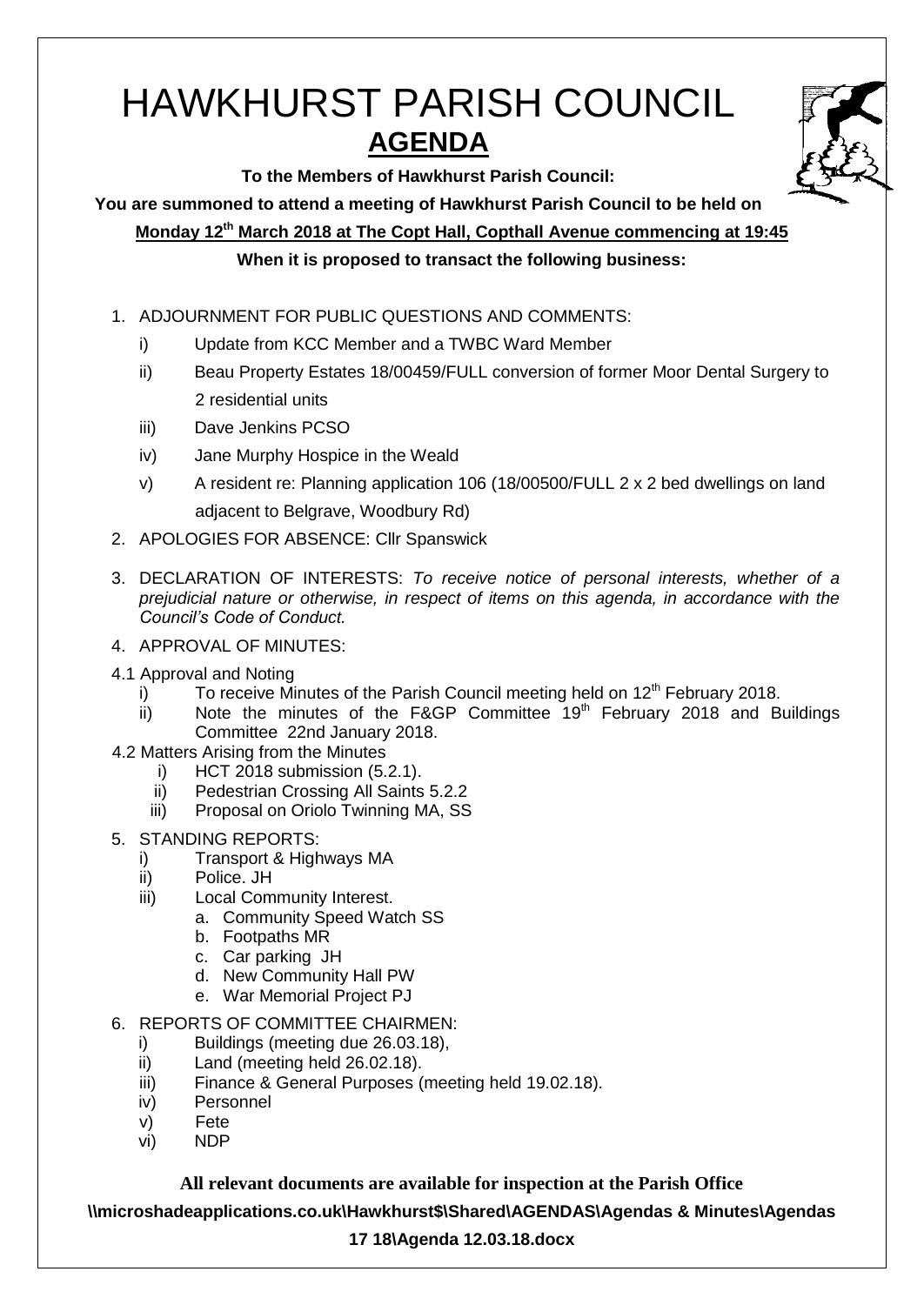### 7. MATTERS FOR FURTHER DISCUSSION:

- *i*) Investment Strategy
- *ii*) Insurance will be with Came & Co under 3<sup>rd</sup> of 3 year deal from April 2016.
- *iii)* Member personal data
- *iv)* Recycling of plastics in Tunbridge Wells Borough
- 8. CORRESPONDENCE:
- 9. FINANCE:
- 10. PLANNING:
- 11. BURIAL & MEMORIAL:
- 12. NOTES & INFORMATION:
- 13. CONFIDENTIAL:
	- i) Hawkhurst Community Partnership Letter
	- ii) Personnel at Hawkhurst Parish Council

*Pursuant to section 1 (2) of the Public Bodies (Admission to Meetings) Act 1960 it is resolved that, because of the confidential nature of the business to be transacted, the public and the press leave the meeting during consideration of the following items:*

14. CLOSURE:

Nicole Godwin, Clerk to the Parish Council

|                | <b>SPOTTOCY TOTTLE OF SOLLOOPOITOOITOO</b> |               |                                                                                                               |  |
|----------------|--------------------------------------------|---------------|---------------------------------------------------------------------------------------------------------------|--|
|                | Date<br>Received                           | <b>From</b>   | Subject                                                                                                       |  |
| 1              | 09.02.18                                   | <b>KALC</b>   | Committee on Standards in Public Life review of local government<br>ethical standards, responses by 18.05.18  |  |
| $\mathcal{P}$  | 13.02.18                                   | Mrs A Hastie  | Resignation as Parish Councillor                                                                              |  |
| 3              | 15.02.18                                   | Dandara Ltd   | Invitation to Key Stakeholder Preview Event re: proposed<br>development off Copthall Avenue for 50 dwellings. |  |
| 4              | 20.02.18                                   | A resident    | Objection to planning application 17/03899/OUT 62 dwellings Land<br>at Ockley Road and Heartenoak Road.       |  |
| 5              | 22.02.18                                   | A resident    | Concern about proposed development off Copthall Avenue for 50<br>dwellings.                                   |  |
| 6              | 28.02.18                                   | Chairman HPC  | Letter of good wishes to K Hinton, TWBC on retirement                                                         |  |
| $\overline{7}$ | 04.03.18                                   | A resident    | Query about location of Cranbrook Road bench.                                                                 |  |
| 8              | 05.03.18                                   | Hands of Hope | Request for grant for The Walled Garden                                                                       |  |

Agenda Item 9: Correspondence

## Agenda Item 10: Finance. INCOME AND EXPENDITURE FEBRUARY 2018

| Accounts for payment   |              | 3,658.62 |
|------------------------|--------------|----------|
| Payment received       | $\mathbf{f}$ | -        |
| <b>Net Expenditure</b> | -£           | 3,658.62 |

**All relevant documents are available for inspection at the Parish Office \\microshadeapplications.co.uk\Hawkhurst\$\Shared\AGENDAS\Agendas & Minutes\Agendas 17 18\Agenda 12.03.18.docx**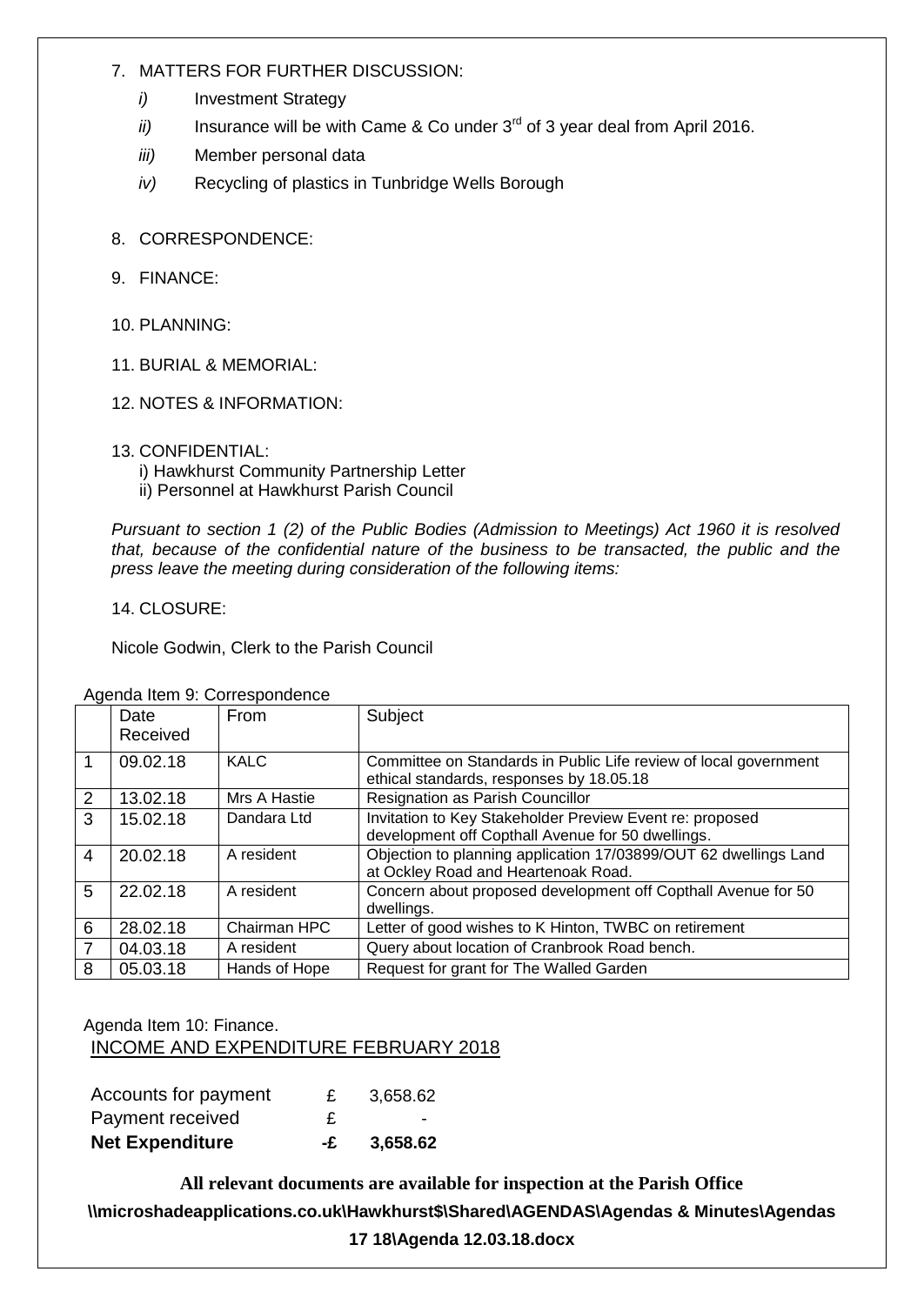| <b>Cambridge &amp; Counties</b> |   | 76,141.95 |
|---------------------------------|---|-----------|
| <b>Cambridge Building</b>       |   |           |
| Society                         | £ | 75,088.42 |
| <b>Lloyds Current</b>           | £ | 10,001.00 |
| <b>Lloyds Access Reserve</b>    | £ | 75,088.42 |
| <b>Petty Cash</b>               | £ | 13.41     |

10.1 Agreement to pay payments schedule.

10.2 Account reconciliation and petty cash check.

10.3 Write off voucher 396 £471.10 Hawkhurst Community Partnership

#### Agenda Item 11: Planning

#### 11.1 Planning & Highways Information:

| Ref. No.          | Proposal      | Location               | Comments                                                   |
|-------------------|---------------|------------------------|------------------------------------------------------------|
| 17/00025          | Telecoms mast |                        | Opposite Golf Club, High   Enforcement action re: location |
|                   |               | <b>Street</b>          | cannot be justified.                                       |
| Rural<br>Services | Viability     | Rural as well as urban | Causing loss of 50% of                                     |
| <b>Network</b>    | Assessments   | areas                  | affordable houses needed.                                  |

# 11.2 Planning TWBC Approved:

| Ref                          | Proposal                                                                               | Location                                       | Comments/Valid                                                                             |
|------------------------------|----------------------------------------------------------------------------------------|------------------------------------------------|--------------------------------------------------------------------------------------------|
| 17/02618/FULL                | Single storey extension                                                                | The Lodge,<br>Hastings Rd                      | Flat roof cannot be used as<br>veranda, balcony or roof<br>garden. Bat survey<br>required. |
| 17/04322/FULL<br>& 04323/LBC | Conversion of former church to<br>7 dwellings                                          | All Saints Church,<br><b>Rye Road</b>          | Repair schedule for the well<br>to be submitted.                                           |
| 18/00075/FULL                | Conversion of rear part of<br>garage into preparation kitchen<br>for catering trailer. | 3 Plum Tree<br>Cottages                        | Noise and odour extraction<br>and treatment schedules<br>required.                         |
| 18/00109/FULL                | Variation Condition 2 17/00391                                                         | The Walled<br>Garden, Hall<br>House, Moor Hill |                                                                                            |

## 11.3 Planning TWBC Refused:

| Ref. No.     | Proposal                                   | Location                     | Comments/Valid                                              |
|--------------|--------------------------------------------|------------------------------|-------------------------------------------------------------|
| 18/00133/    | Realign roof as<br>pitched with additional | East Lynn, Slip<br>Mill Lane | Material change to roof so planning<br>permission required. |
| <b>NMAMD</b> | 600mm                                      |                              |                                                             |

### 11.4 Planning Applications received:

## [TWBC Planning Portal](http://www.tunbridgewells.gov.uk/residents/planning/planning-application-search)

| Num<br>ber | <b>Applicati</b><br>on No | <b>Proposal</b>                                                                                                                                                          | Location                              | <b>Comments</b> |
|------------|---------------------------|--------------------------------------------------------------------------------------------------------------------------------------------------------------------------|---------------------------------------|-----------------|
|            | <b>FULL</b>               | 100 18/00373/ Replacement dwelling                                                                                                                                       | Green<br>Lawns.<br><b>Stream Lane</b> |                 |
|            | LBC                       | 101 18/00293/ LBC replacement of door to outbuilding, Birchfield, Rye Road<br>repairs to brickwork and replacement of<br>chipboard floor with<br>softwood<br>floorboards |                                       |                 |
|            | <b>FULL</b>               | 102 18/00459/ Change of use from D1 to C3 Moor<br>(residential) and conversion to a 2 bed Surgery,<br>flat and a 1 bed flat with parking                                 | Dental<br>Hensil<br>Lane              |                 |
|            |                           | 103 18/00180/ Installation of flue for wood burning Gun Green                                                                                                            | Oast.                                 |                 |

**All relevant documents are available for inspection at the Parish Office**

## **\\microshadeapplications.co.uk\Hawkhurst\$\Shared\AGENDAS\Agendas & Minutes\Agendas**

#### **17 18\Agenda 12.03.18.docx**